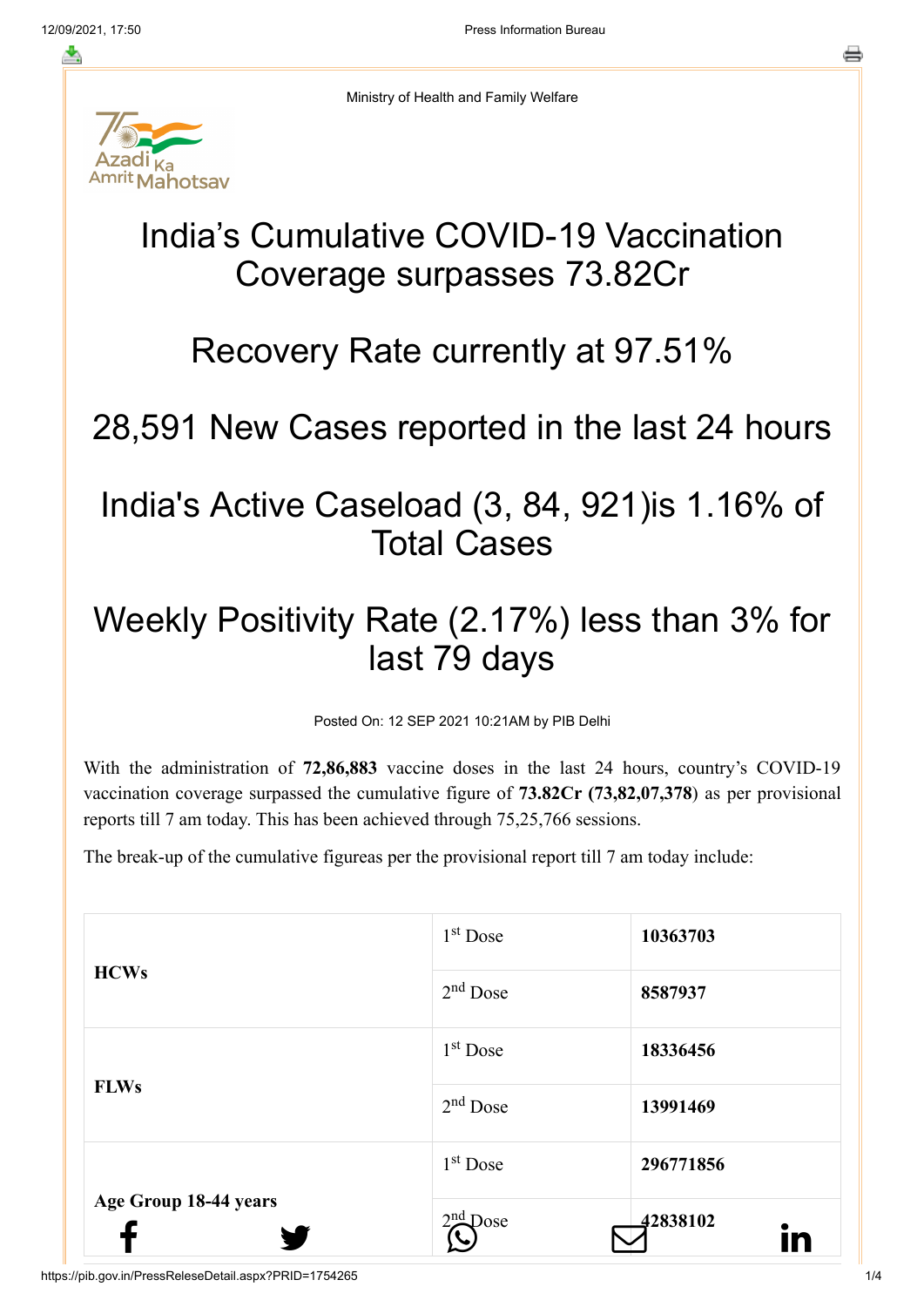| Age Group 45-59 years<br>Over 60 years | $1st$ Dose | 142908025    |
|----------------------------------------|------------|--------------|
|                                        | $2nd$ Dose | 62511101     |
|                                        | $1st$ Dose | 92721925     |
|                                        | $2nd$ Dose | 49176804     |
| <b>Total</b>                           |            | 73,82,07,378 |

The Union Government is committed to accelerating the pace and expanding the scope of COVID-19 vaccination throughout the country.

The recovery of **34,848** patients in the last 24 hours has increased the cumulative tally of recovered patients (since the beginning of the pandemic) to **3,24,09,345.**

Consequently, India's recovery rate stands at **97.51%**.



Sustained and collaborative efforts by the Centre and the States/UTs continue the trend of less than 50,000 Daily New Cases that is being reported for 77 consecutive days now.

 $f$  y  $\circledcirc$   $\quad \circledcirc$  in

**28,591 new cases** were reported in the last 24 hours.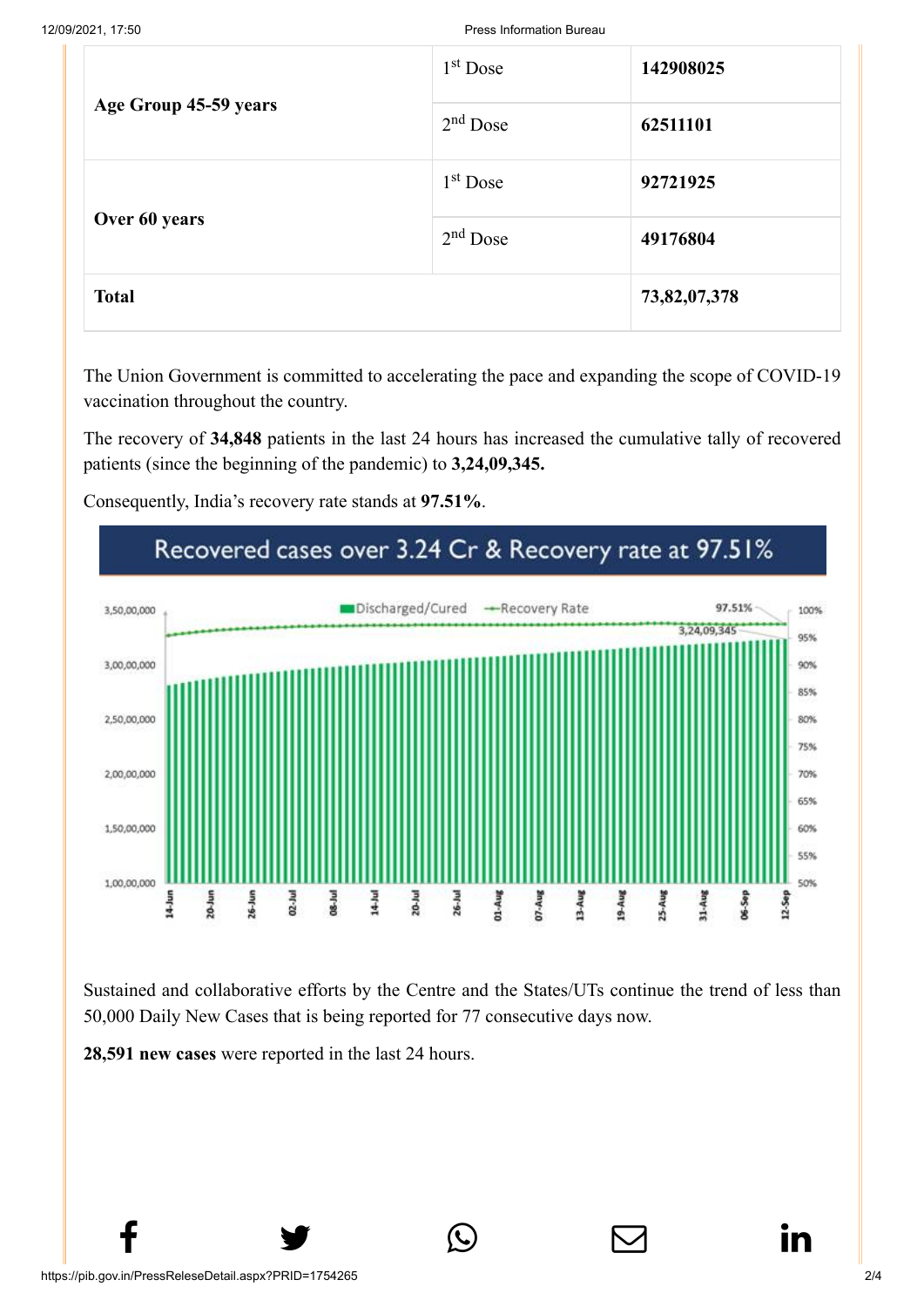12/09/2021, 17:50 Press Information Bureau



The Active Caseload is presently **3, 84, 921.** Active cases presently constitute **1.16%** of the country's total Positive Cases.



000000

The testing capacity across the country continues to be expanded. The last 24 hours saw a total of 15,30,125tests being conducted. India has so far conducted over **54.18 Cr (54,18,05,829**) cumulative tests.

While testing capacity has been enhanced across the country, **Weekly Positivity Rate at 2.17% remains less than 3% for the last 79 days now.** The **Daily Positivity rate reported to be1.87%.** The daily Positivity rate has remained below3% for last 13 days and below 5% for 96 consecutive days now.

 $f$  y  $\circledcirc$   $\quad \circledcirc$  in